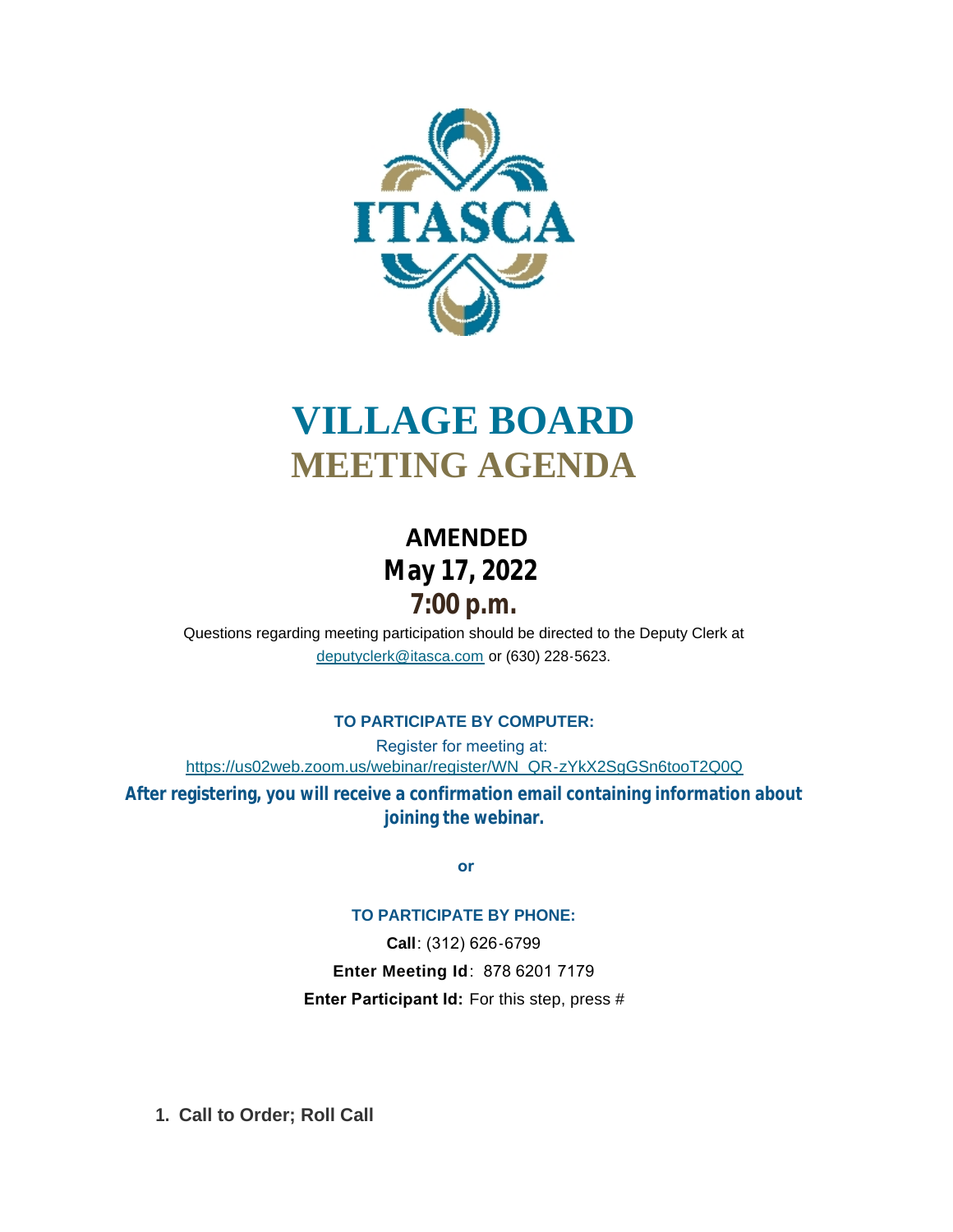- **Pledge of Allegiance 2.**
- **Audience Participation 3.**
- **Presentation of Meeting Minutes 4.**
	- **Village Board Meeting – May 3, 2022 a. Documents:**

[20220503 VB MINUTES.PDF](http://www.itasca.com/AgendaCenter/ViewFile/Item/7719?fileID=9505)

**Finance and Operations Meeting – May 3, 2022 b. Documents:**

[20220503 FOC MINUTES.PDF](http://www.itasca.com/AgendaCenter/ViewFile/Item/7720?fileID=9506)

- **Presentations 5.**
- **President's Comments 6.**
	- **National Public Works Week Proclamation a.**

**Documents:**

# PRES A - [PUBLIC WORKS WEEK 2022.PDF](http://www.itasca.com/AgendaCenter/ViewFile/Item/7721?fileID=9507)

- **Community Development Committee 7.** Chair Trustee Gavanes; Co-Chair Trustee Leahy
	- **Discussion and possible action regarding a Zoning Certificate a. Request for IHP dba Hyatt Place Chicago/Itasca located at 1150 N. Arlington Heights Road**

**Documents:**

COMDEV A - ZCR - [IHP HOSPITALITY DBA HYATT PLACE -](http://www.itasca.com/AgendaCenter/ViewFile/Item/7722?fileID=9508) 051722.PDF

**Discussion and possible action regarding a Zoning Certificate b. Request for Sonica International, Inc located at 1420 W. Thorndale Road**

**Documents:**

COMDEV B - ZCR - [SONICA INTL -](http://www.itasca.com/AgendaCenter/ViewFile/Item/7723?fileID=9509) 051722.PDF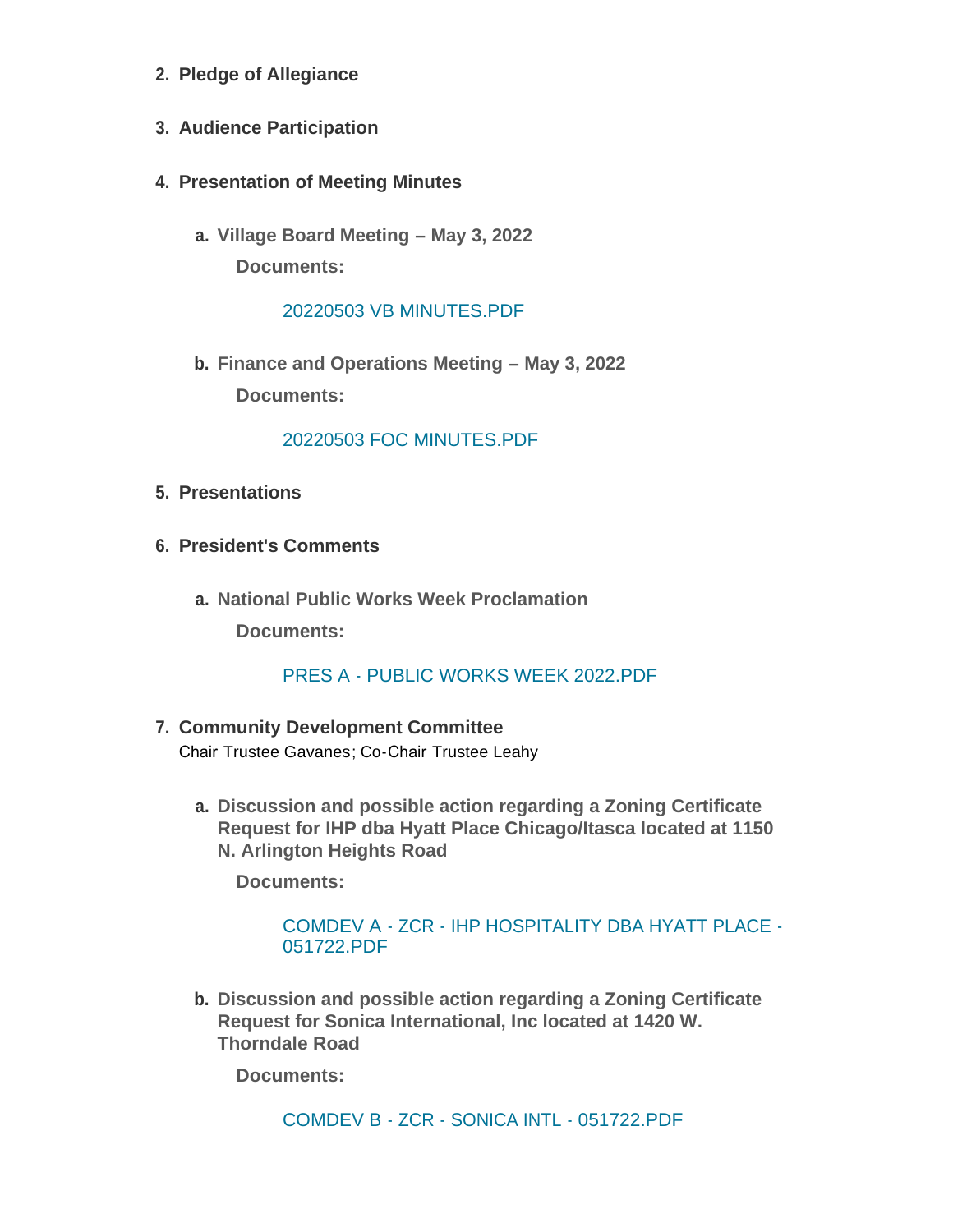**Discussion and possible action regarding a Temporary Use for c. Tiny Shops and Food Courts/Trailers at 105 S. Maple Street from May 27 – September 4, 2022 (Ord. 2015-22 A or B)**

**Documents:**

COMDEV C - [105 S. MAPLE STREET.PDF](http://www.itasca.com/AgendaCenter/ViewFile/Item/7724?fileID=9510)

**Discussion and possible action regarding a Second Amendment d. to Real Estate Sales Contract for 102 E. Irving Park Road (Ord. 2018-22)**

**Documents:**

[COMDEV D - SECOND AMENDMENT 102 E. IRVING PARK](http://www.itasca.com/AgendaCenter/ViewFile/Item/7725?fileID=9511)  ROAD- 05-09-22.PDF

- **Capital & Infrastructure Committee 8.** Chair Trustee Aiani; Co-Chair Trustee Madaras
- **Finance & Operations Committee 9.** Chair Trustee Powers
	- **Discussion and possible action regarding a Resolution Waiving a. the Formal Bidding Requirements and Accepting Proposal from Artistic Holiday Designs for the Purchase of Light Displays an Amount of \$211,144.98 (Res. 1353-22)**

**Documents:**

# FIN A - [ARTISTIC HOLIDAY DESIGNS.PDF](http://www.itasca.com/AgendaCenter/ViewFile/Item/7726?fileID=9512)

**Intergovernmental Committee 10.**

Chair Trustee Leahy; Co-Chair Trustee Aiani

### **Consent Agenda 11.**

**Approving Ordinance 2016-22 regarding Updating the Zoning Fee a. Schedule for Development Reviews**

**Documents:**

## CONSENT A - [ZONING FEE SCHEDULE.PDF](http://www.itasca.com/AgendaCenter/ViewFile/Item/7727?fileID=9513)

**Approving the Itasca Roadway & Infrastructure Improvements – b. Elm Street Payment Request #6 to DiMeo Brothers in the amount of \$499,541.83**

**Documents:**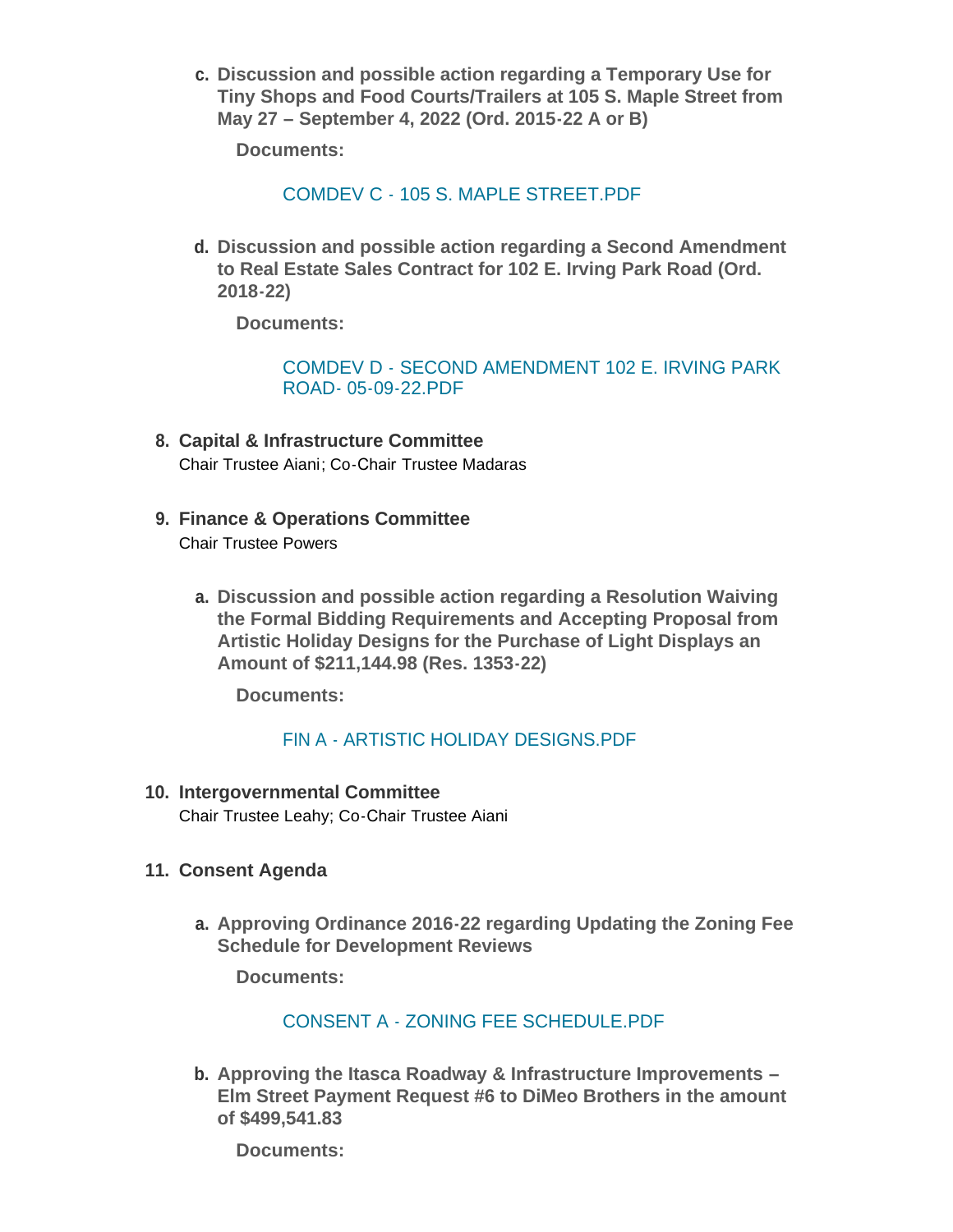CONSENT B - DIMEO - [ROADWAY AND INFRASTRUCTURE](http://www.itasca.com/AgendaCenter/ViewFile/Item/7728?fileID=9514)  - PYMT 6.PDF

**Approving the 2021 Sanitary Sewer Cured-In-Place Pipelining c. Final Payment Request #2 to Michels Corporation in the amount of \$79,785.56**

**Documents:**

[CONSENT C - 2021 SANITARY SEWER CURED IN PLACE](http://www.itasca.com/AgendaCenter/ViewFile/Item/7729?fileID=9515)  PIPELINING.PDF

**Approving the 2021 Sanitary Manhole Rehabilitation Final d. Payment Request #2 to Michels Corporation in the amount of \$151,827.85**

**Documents:**

[CONSENT D - MICHELS - 2021 SANITARY MANHOLE -](http://www.itasca.com/AgendaCenter/ViewFile/Item/7730?fileID=9516) PYMT 2.PDF

**Approving Lead Service Line Replacement Program Payment e. Request #1 - Partial to Joel Kennedy Construction Corporation in the amount of \$416,108.70**

**Documents:**

[CONSENT E - LSLR PAY REQUEST 1 - JOEL](http://www.itasca.com/AgendaCenter/ViewFile/Item/7731?fileID=9517)  KENNEDY .PDF

**Approving 2022 Annual Street Maintenance Program Payment f. Request #1 - Partial to Schroeder Asphalt Services, Inc. in the amount of \$165,780.30**

**Documents:**

#### CONSENT F - [PAVEMENT PROGRAM SCHROEDER -](http://www.itasca.com/AgendaCenter/ViewFile/Item/7732?fileID=9518) PYMT 1.PDF

**Approving Ordinance 2017-22 regarding Local Limits Text g. Amendment for Discharge of Sanitary Sewerage – Ordinance §53.36**

**Documents:**

# CONSENT G - [LOCAL LIMITS AMENDMENT -](http://www.itasca.com/AgendaCenter/ViewFile/Item/7733?fileID=9519) 042622.PDF

**Approving Resolution 1354-22 regarding Piedmont Technical h. Services Three Year Contract for Village of Itasca WWTP-Trojan UV300+**